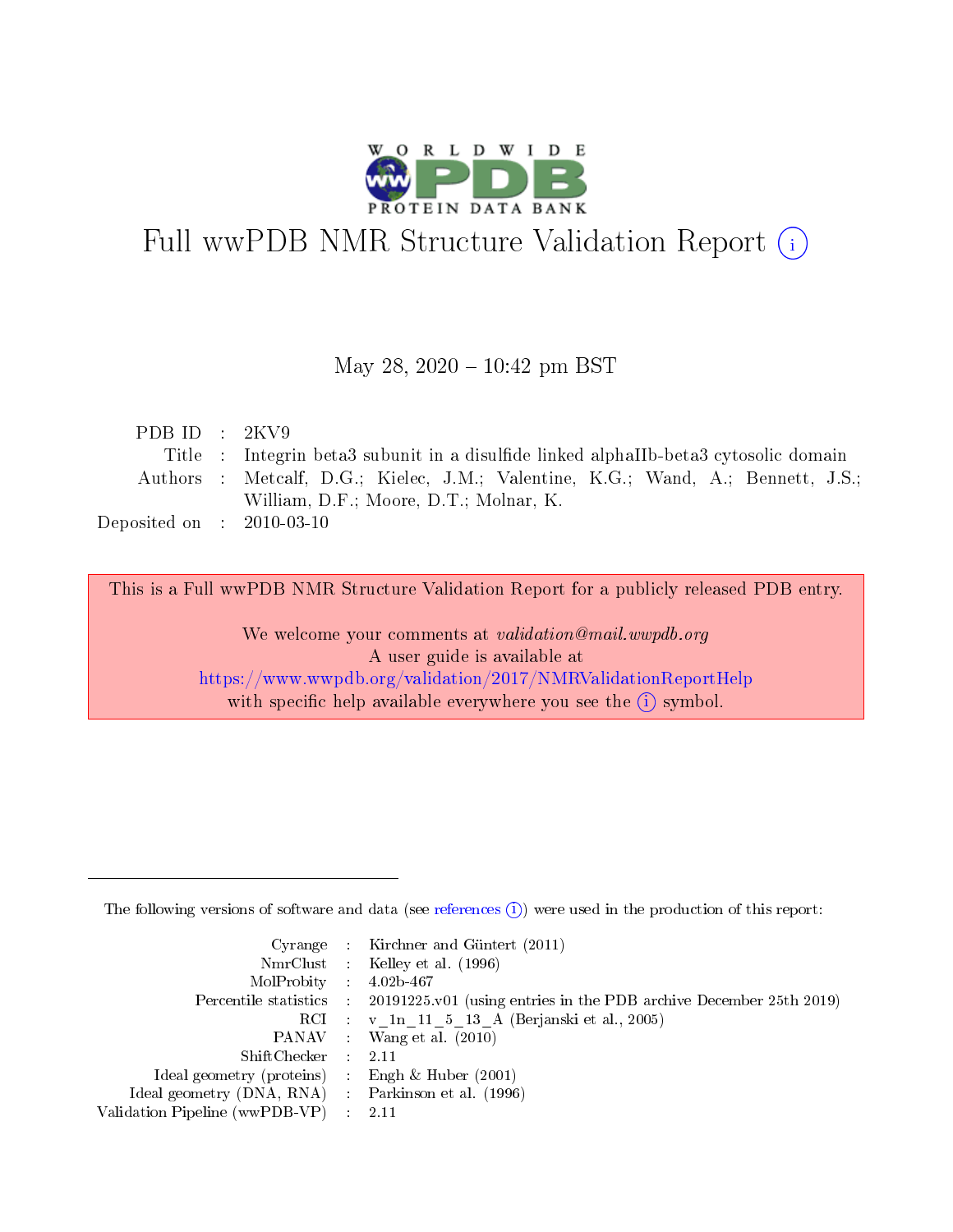# 1 [O](https://www.wwpdb.org/validation/2017/NMRValidationReportHelp#overall_quality)verall quality at a glance (i)

The following experimental techniques were used to determine the structure: SOLUTION NMR

The overall completeness of chemical shifts assignment is 84%.

Percentile scores (ranging between 0-100) for global validation metrics of the entry are shown in the following graphic. The table shows the number of entries on which the scores are based.



Sidechain outliers  $\vert$  154315 11428

The table below summarises the geometric issues observed across the polymeric chains and their fit to the experimental data. The red, orange, yellow and green segments indicate the fraction of residues that contain outliers for  $>=3, 2, 1$  and 0 types of geometric quality criteria. A cyan segment indicates the fraction of residues that are not part of the well-defined cores, and a grey segment represents the fraction of residues that are not modelled. The numeric value for each fraction is indicated below the corresponding segment, with a dot representing fractions  $\epsilon = 5\%$ 

| <b>NIOI</b> | Chain | Length                      | Quality of chain |     |     |
|-------------|-------|-----------------------------|------------------|-----|-----|
|             |       | $\rightarrow$ $\rightarrow$ | 53%              | 16% | 28% |

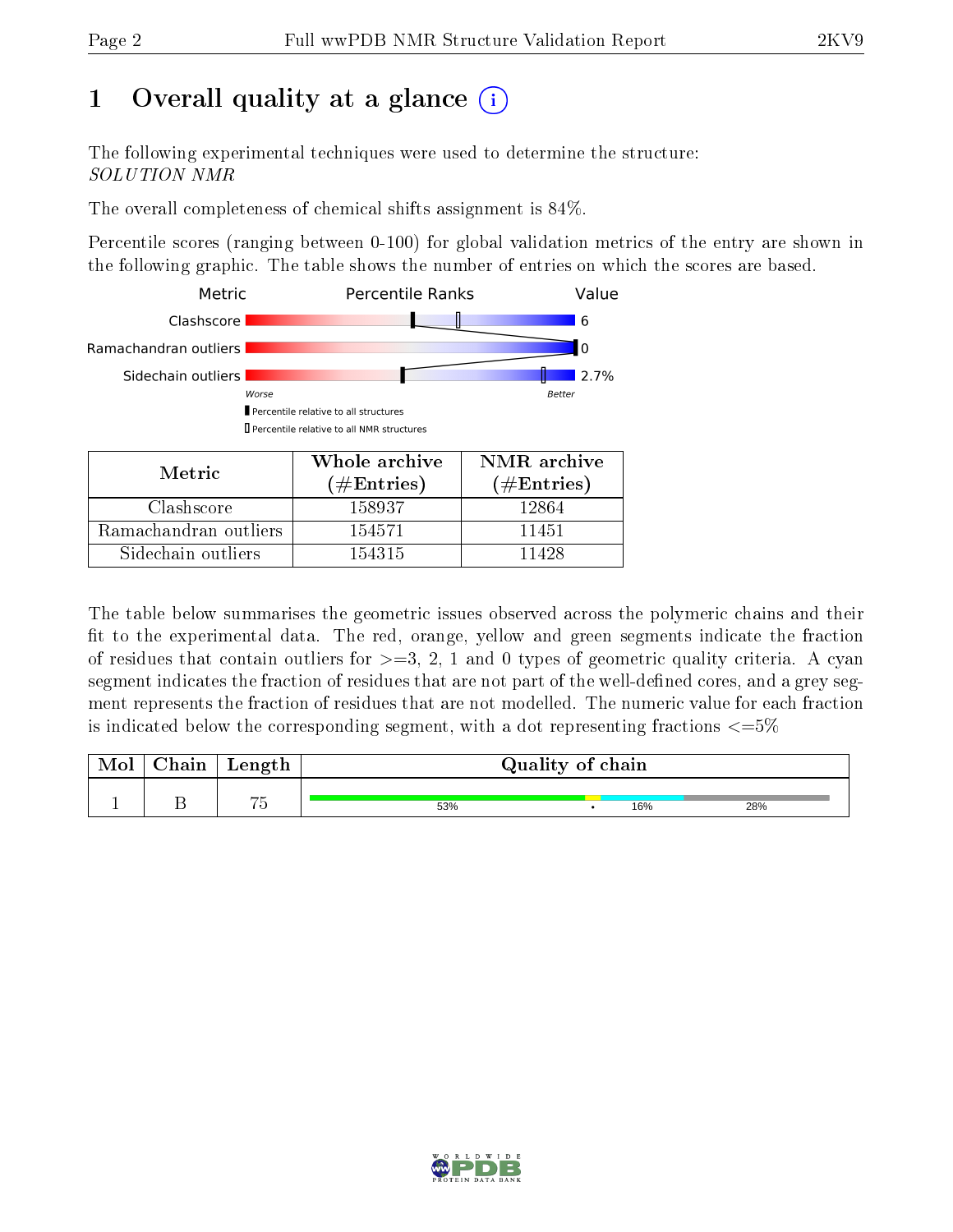# 2 Ensemble composition and analysis  $(i)$

This entry contains 20 models. Model 14 is the overall representative, medoid model (most similar to other models). The authors have identified model 1 as representative.

The following residues are included in the computation of the global validation metrics.

| Well-defined (core) protein residues |                                           |                                  |  |  |  |  |
|--------------------------------------|-------------------------------------------|----------------------------------|--|--|--|--|
|                                      | Well-defined core   Residue range (total) | Backbone RMSD (A)   Medoid model |  |  |  |  |
|                                      | B:710-B:736 (27)                          | 0.48                             |  |  |  |  |
|                                      | $B:744-B:758(15)$                         | $\rm 0.23$                       |  |  |  |  |

Ill-defined regions of proteins are excluded from the global statistics.

Ligands and non-protein polymers are included in the analysis.

The models can be grouped into 5 clusters and 3 single-model clusters were found.

| Cluster number        | Models            |
|-----------------------|-------------------|
|                       | 3, 12, 14, 16, 20 |
|                       | 4, 8, 9, 10       |
|                       | 6, 11, 13         |
|                       | 2, 7, 18          |
| 5                     | 1, 5              |
| Single-model clusters | 15; 17; 19        |

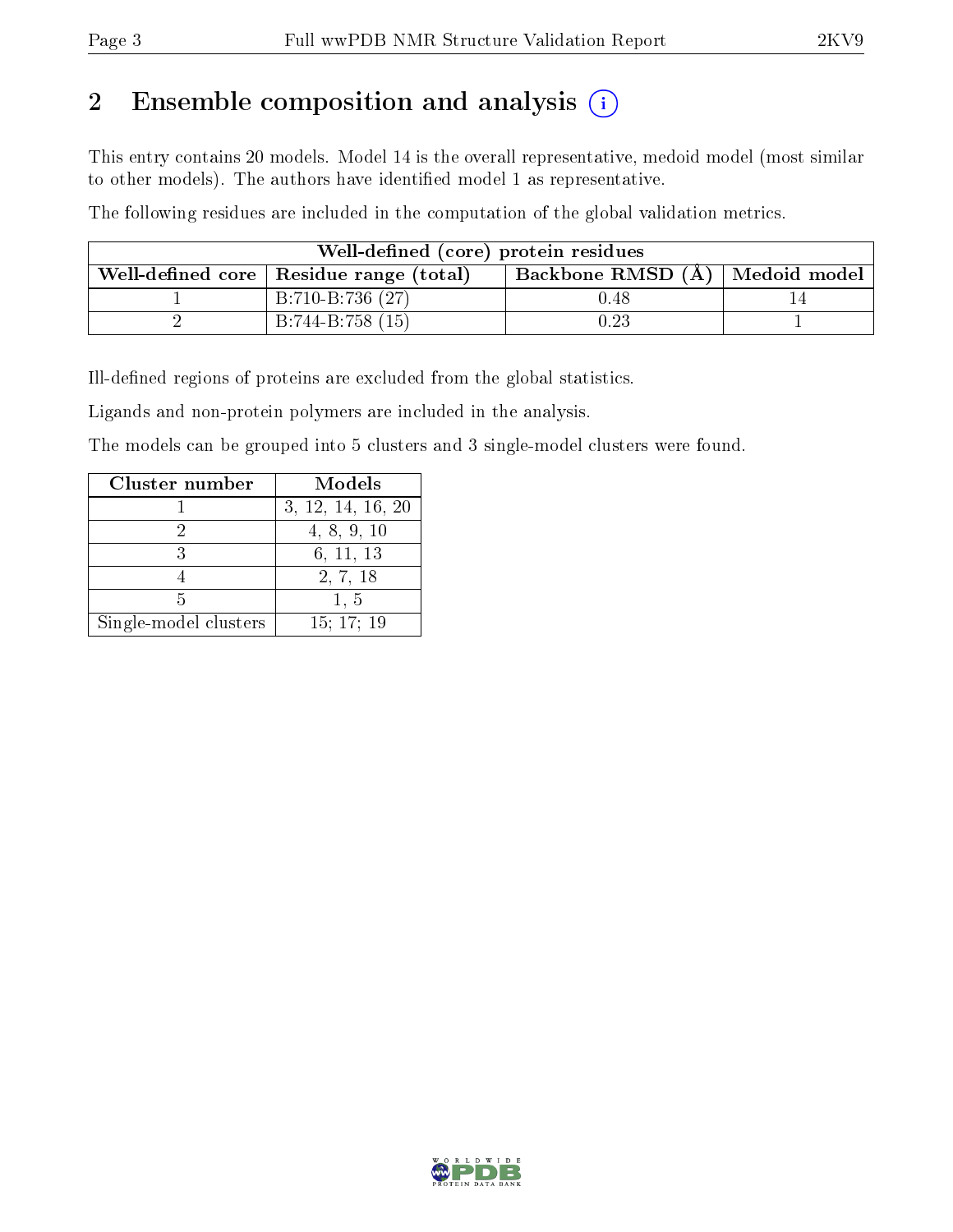# 3 Entry composition (i)

There is only 1 type of molecule in this entry. The entry contains 899 atoms, of which 446 are hydrogens and 0 are deuteriums.

Molecule 1 is a protein called Integrin beta-3.

| $\bf{Mol} \parallel$ | $\mid$ Chain $\mid$ Residues | $\rm{Atoms}$   |     |     |     |  | $\operatorname{Trace}$ |  |
|----------------------|------------------------------|----------------|-----|-----|-----|--|------------------------|--|
|                      | n                            | $_{\rm Total}$ |     | H   |     |  |                        |  |
|                      |                              | 899            | 289 | 446 | 78. |  |                        |  |

There are 25 discrepancies between the modelled and reference sequences:

| Chain                   | Residue | Modelled   | Actual                   | Comment        | Reference         |
|-------------------------|---------|------------|--------------------------|----------------|-------------------|
| B                       | 688     | MET        |                          | expression tag | <b>UNP P05106</b> |
| $\overline{\mathbf{B}}$ | 689     | <b>GLY</b> | $\overline{\phantom{0}}$ | expression tag | <b>UNP P05106</b> |
| $\, {\bf B}$            | 690     | <b>SER</b> | ÷                        | expression tag | <b>UNP P05106</b> |
| $\, {\bf B}$            | 691     | <b>SER</b> | $\blacksquare$           | expression tag | <b>UNP P05106</b> |
| $\, {\bf B}$            | 692     | <b>HIS</b> |                          | expression tag | <b>UNP P05106</b> |
| B                       | 693     | <b>HIS</b> | ÷.                       | expression tag | <b>UNP P05106</b> |
| $\boldsymbol{B}$        | 694     | <b>HIS</b> | ÷,                       | expression tag | <b>UNP P05106</b> |
| $\, {\bf B}$            | 695     | <b>HIS</b> | ÷                        | expression tag | <b>UNP P05106</b> |
| $\, {\bf B}$            | 696     | <b>HIS</b> | $\overline{\phantom{0}}$ | expression tag | <b>UNP P05106</b> |
| B                       | 697     | <b>HIS</b> | $\blacksquare$           | expression tag | <b>UNP P05106</b> |
| $\, {\bf B}$            | 698     | <b>SER</b> | ÷,                       | expression tag | <b>UNP P05106</b> |
| $\, {\bf B}$            | 699     | <b>SER</b> | $\blacksquare$           | expression tag | <b>UNP P05106</b> |
| $\boldsymbol{B}$        | 700     | <b>GLY</b> | ÷,                       | expression tag | <b>UNP P05106</b> |
| $\boldsymbol{B}$        | 701     | <b>LEU</b> | ÷                        | expression tag | <b>UNP P05106</b> |
| $\, {\bf B}$            | 702     | <b>VAL</b> | ÷                        | expression tag | <b>UNP P05106</b> |
| $\, {\bf B}$            | 703     | PRO        | 4                        | expression tag | <b>UNP P05106</b> |
| $\overline{B}$          | 704     | ARG        | ÷                        | expression tag | <b>UNP P05106</b> |
| $\, {\bf B}$            | 705     | <b>GLY</b> | ÷                        | expression tag | <b>UNP P05106</b> |
| $\, {\bf B}$            | 706     | <b>SER</b> | ÷                        | expression tag | <b>UNP P05106</b> |
| $\, {\bf B}$            | 707     | <b>HIS</b> | $\frac{1}{2}$            | expression tag | <b>UNP P05106</b> |
| $\, {\bf B}$            | 708     | MET        |                          | expression tag | <b>UNP P05106</b> |
| $\boldsymbol{B}$        | 709     | <b>SER</b> | ÷                        | expression tag | <b>UNP P05106</b> |
| $\, {\bf B}$            | 710     | PRO        |                          | expression tag | <b>UNP P05106</b> |
| $\, {\bf B}$            | 711     | GLU        | ÷                        | expression tag | <b>UNP P05106</b> |
| $\, {\bf B}$            | 712     | <b>CYS</b> | $\overline{\phantom{0}}$ | expression tag | <b>UNP P05106</b> |

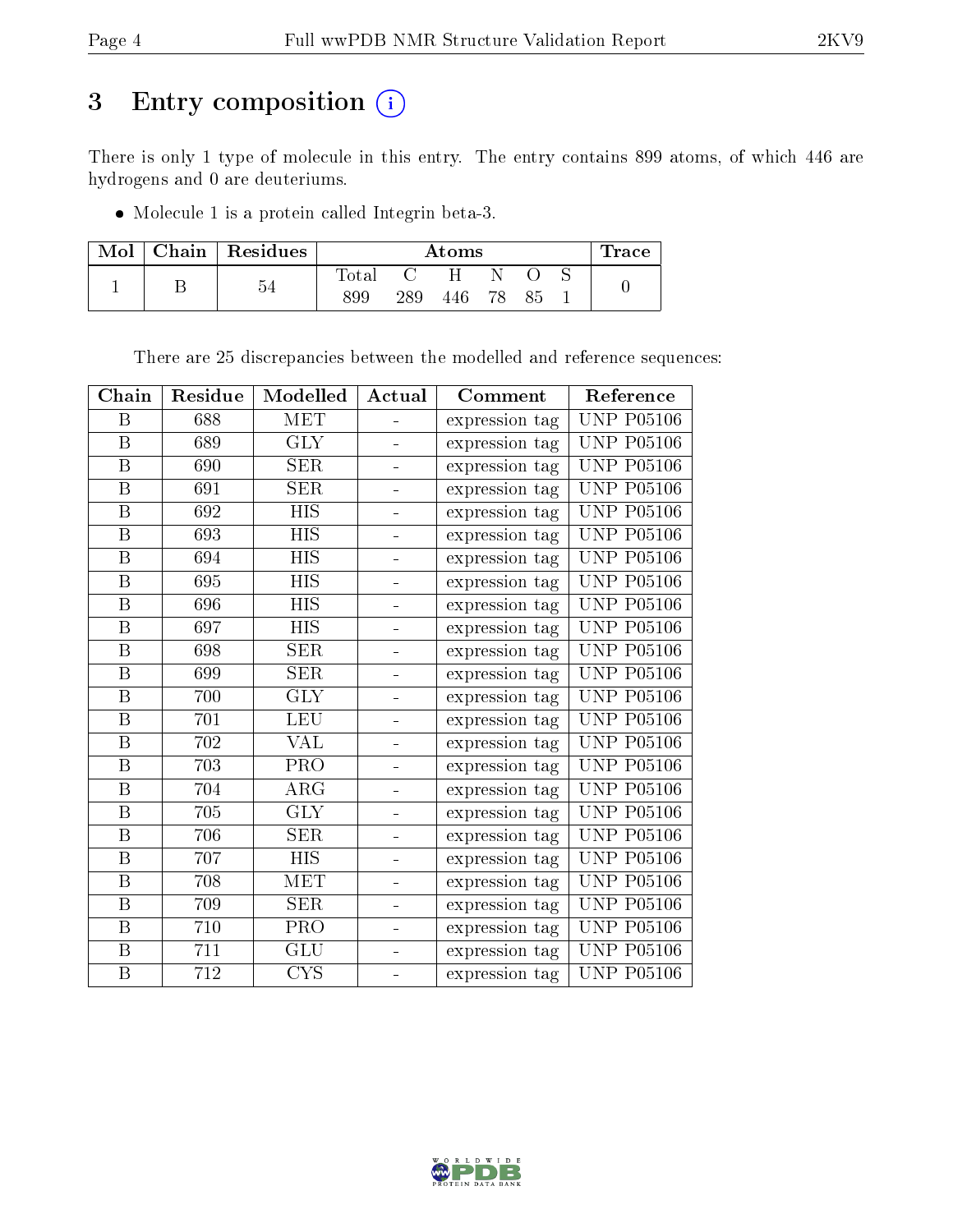# 4 Residue-property plots  $\binom{1}{1}$

# <span id="page-4-0"></span>4.1 Average score per residue in the NMR ensemble

These plots are provided for all protein, RNA and DNA chains in the entry. The first graphic is the same as shown in the summary in section 1 of this report. The second graphic shows the sequence where residues are colour-coded according to the number of geometric quality criteria for which they contain at least one outlier: green  $= 0$ , yellow  $= 1$ , orange  $= 2$  and red  $= 3$  or more. Stretches of 2 or more consecutive residues without any outliers are shown as green connectors. Residues which are classified as ill-defined in the NMR ensemble, are shown in cyan with an underline colour-coded according to the previous scheme. Residues which were present in the experimental sample, but not modelled in the final structure are shown in grey.

• Molecule 1: Integrin beta-3

| Chain                      | 53%    |             | 28%<br>16% |  |
|----------------------------|--------|-------------|------------|--|
| VTD<br>CE Y<br>噕<br>E<br>금 | တ<br>覚 | ₩<br>-<br>₩ |            |  |

# 4.2 Scores per residue for each member of the ensemble

Colouring as in section [4.1](#page-4-0) above.

## 4.2.1 Score per residue for model 1

• Molecule 1: Integrin beta-3



## 4.2.2 Score per residue for model 2



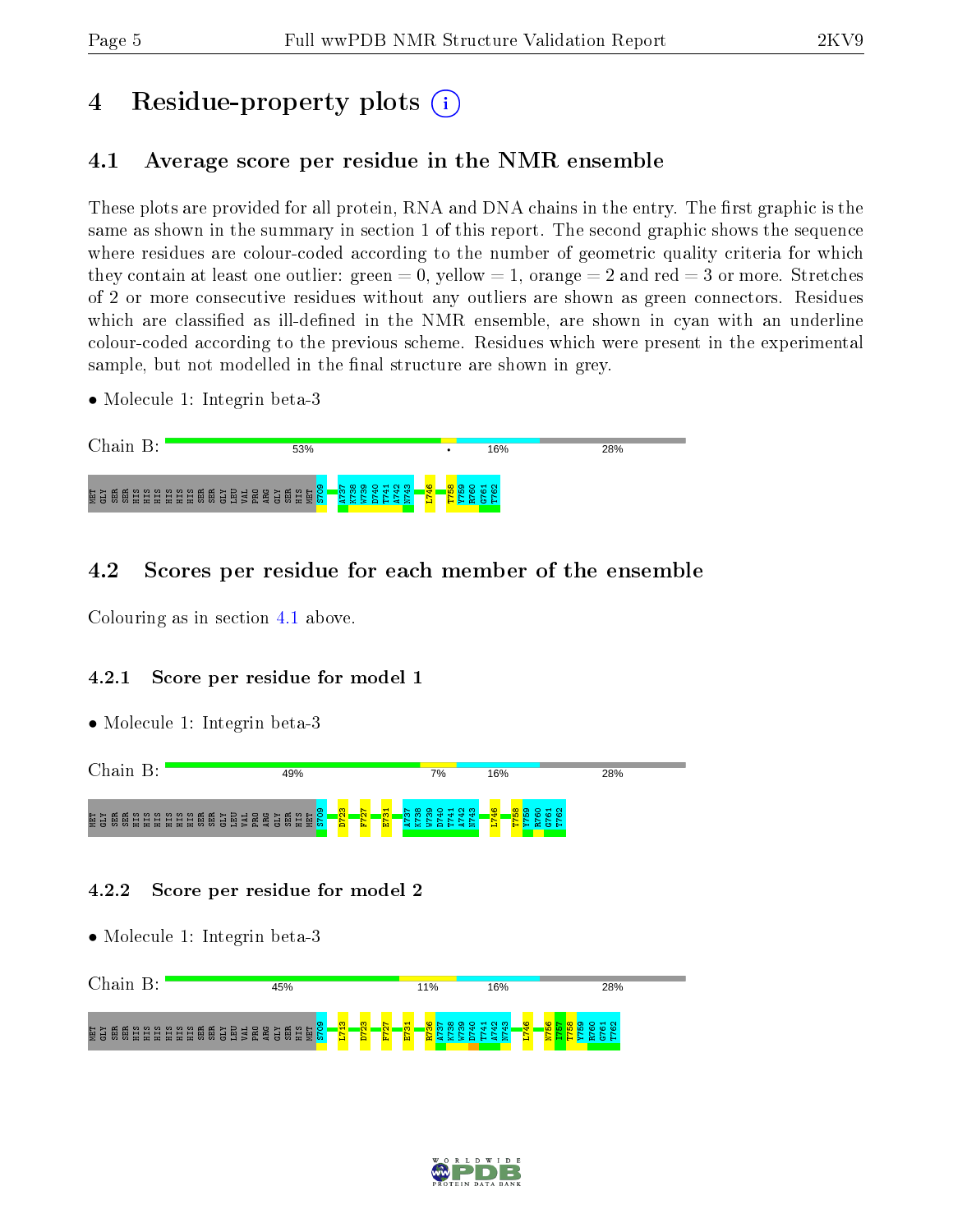## 4.2.3 Score per residue for model 3

• Molecule 1: Integrin beta-3



# 4.2.4 Score per residue for model 4

• Molecule 1: Integrin beta-3



# 4.2.5 Score per residue for model 5

• Molecule 1: Integrin beta-3

| Chain | 49% |                                             | 7%                                                     | 16%                                                            | 28% |
|-------|-----|---------------------------------------------|--------------------------------------------------------|----------------------------------------------------------------|-----|
|       |     | <b>IQ</b><br>$\infty$<br>$\sim$<br>ത<br>Ĩъ. | <b>NM</b><br>െ<br>$\circ$<br>⊣<br>ਰ ਰ<br>-ਗਰ<br>ന<br>▽ | $\rightarrow$ $\sim$<br>ю<br>e.<br>$\alpha$ $\alpha$ $\mapsto$ |     |

# 4.2.6 Score per residue for model 6

• Molecule 1: Integrin beta-3

| Chain | 51%                                                                             | 5%                                        | 16%                                                               | 28% |
|-------|---------------------------------------------------------------------------------|-------------------------------------------|-------------------------------------------------------------------|-----|
|       | $\mathbf{\alpha}$<br><b>ē</b> šē te sa sa sa sa sā sā sa sa sa sa sa sa sa<br>Β | ് സ<br>ີ<br>ਚ<br>÷<br>$\sim$<br>- 64<br>. | $\mathbf{\pi}$ $\alpha$<br>$\omega$ $\omega$<br><u>ഗ ഗ</u><br>ີເດ |     |

# 4.2.7 Score per residue for model 7

| Chain B:                         | 52%                                                 |                                                                       | 16%                                               | 28% |
|----------------------------------|-----------------------------------------------------|-----------------------------------------------------------------------|---------------------------------------------------|-----|
| 更空窗窗 用品 用品 用程 单目 自 马 马 医 是 空 窗 间 | 8 <mark>부분</mark><br>$\frac{8}{2}$<br>厦<br>HІS<br>눉 | ത<br>$\sim$<br>$\mathbf{H}$<br>$\infty$<br>ာ ဝ<br>ē۲<br>ਚਾਂ<br>₩<br>m | $H \alpha$<br>$\infty$ $\infty$<br><b>O</b><br>חו |     |

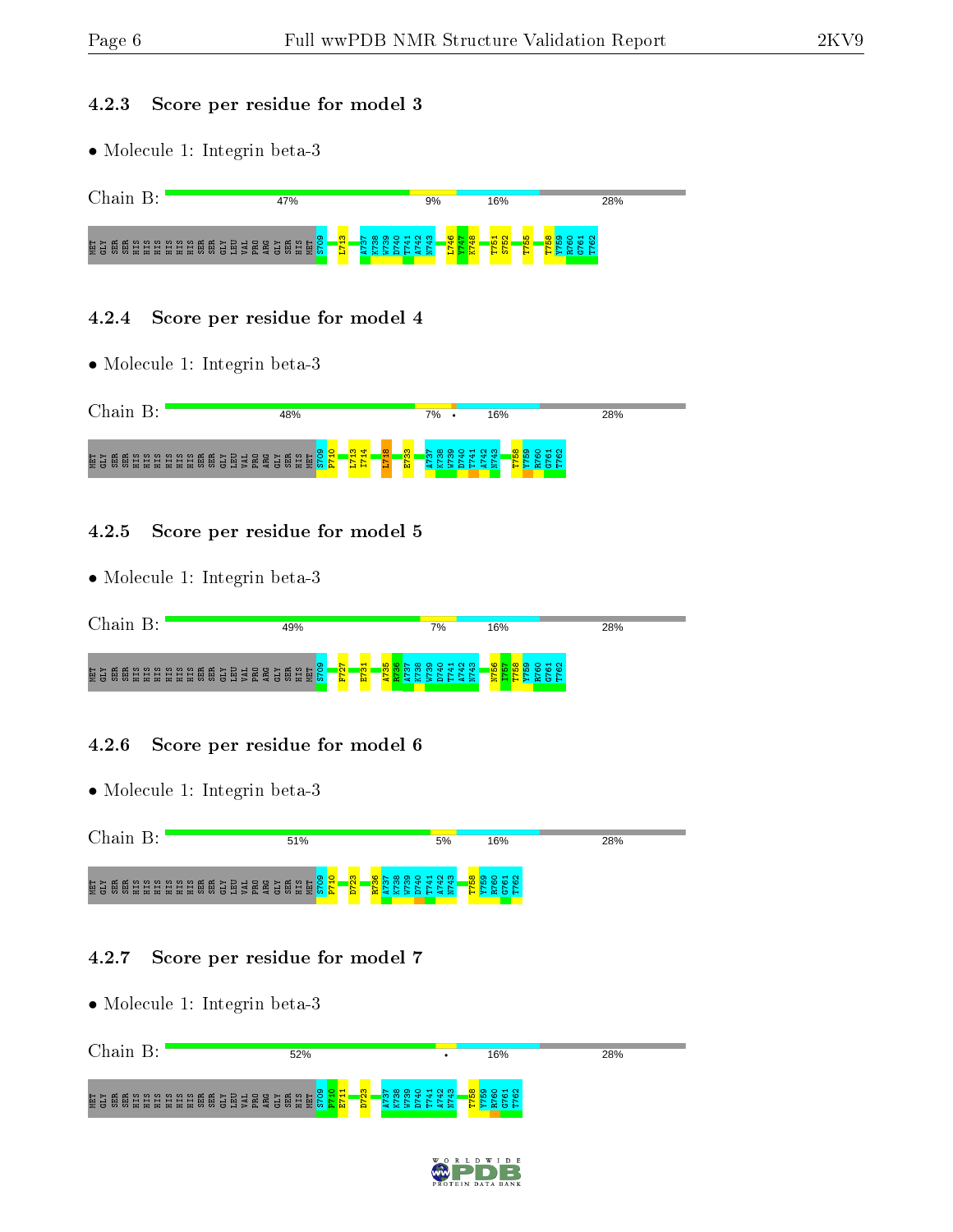#### 4.2.8 Score per residue for model 8

• Molecule 1: Integrin beta-3



#### 4.2.9 Score per residue for model 9

• Molecule 1: Integrin beta-3

| Chain                | 51%                               | 5%<br>16%     | 28% |
|----------------------|-----------------------------------|---------------|-----|
| NTI<br>GEY<br>惡<br>说 | တ<br>$\mathbf{H}$<br>÷<br>₩<br>開幕 | st.<br>ம<br>ю |     |

#### 4.2.10 Score per residue for model 10

• Molecule 1: Integrin beta-3

| Chain | 47%                       | 9%                                          | 16%          | 28% |
|-------|---------------------------|---------------------------------------------|--------------|-----|
|       | $\circ$<br>$\blacksquare$ | $\frac{9}{4}$<br>$\rightarrow$<br>- 68<br>₩ | ₩<br>ŤН<br>œ |     |

## 4.2.11 Score per residue for model 11

• Molecule 1: Integrin beta-3

Chain B: 47% 9% 16% 28% MET GLY SER SER HIS HIS HIS HIS HIS HIS SER SER GLY LEU VAL PRO ARG GLY SER HIS MET S709 P710 A737 K738 W739 D740 A742 N743 N744 S752 T753 F754 T755 N756 I757 T758 Y759 R760 G761 T762 T741

## 4.2.12 Score per residue for model 12

| Chain<br>$\rm B$ : | 49%       | 7%            | 16%        | 28% |
|--------------------|-----------|---------------|------------|-----|
| <b>重复腐腐</b>        | <u>၉၃</u> | $\frac{3}{4}$ | <b>D</b>   |     |
|                    | 回         | ↵             | <u>က က</u> |     |

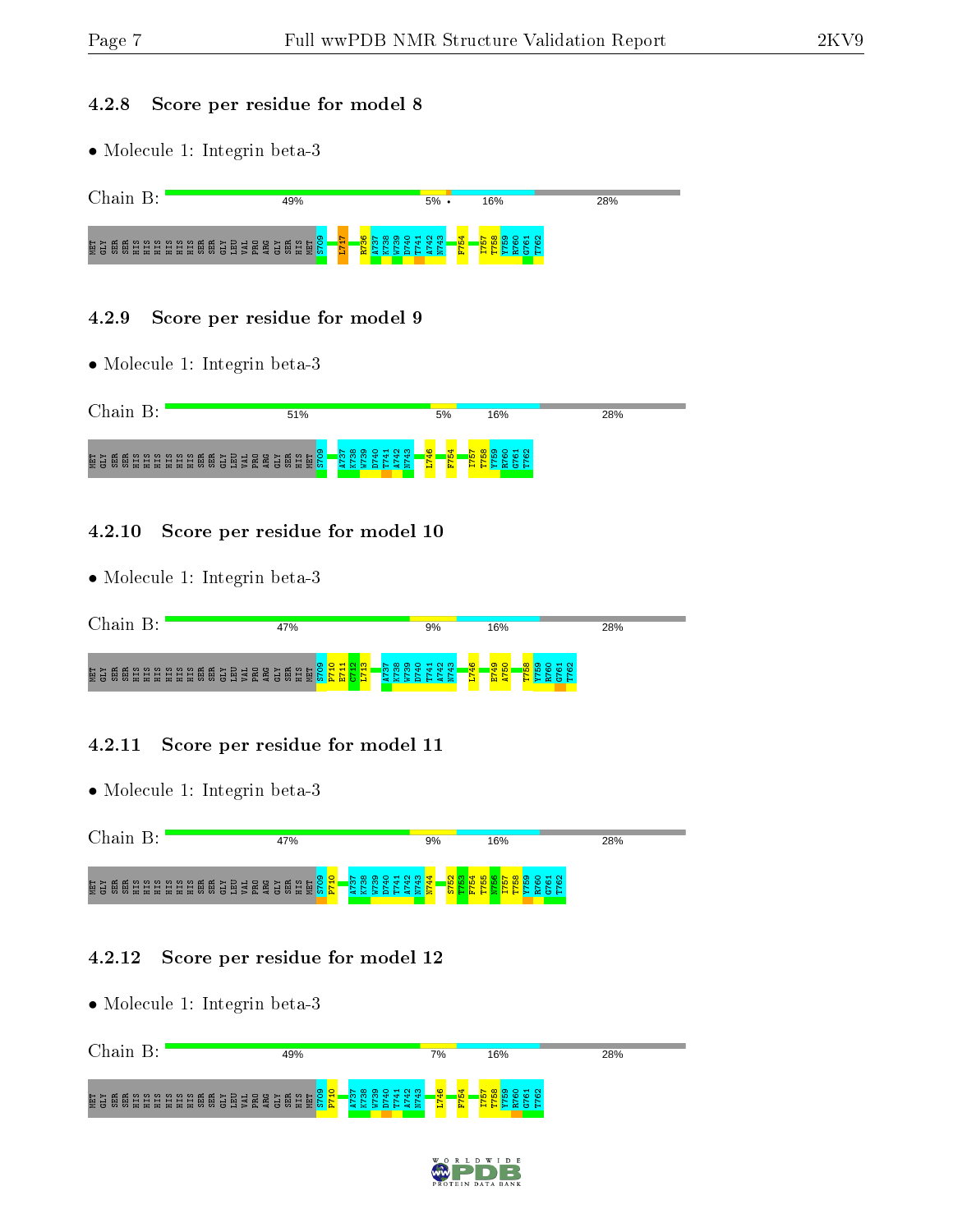#### 4.2.13 Score per residue for model 13

• Molecule 1: Integrin beta-3

| ี่กด<br>.1n                                                 | 51%                                                                                                                   |                           | $\cdot$ $\cdot$ | 16% | 28% |
|-------------------------------------------------------------|-----------------------------------------------------------------------------------------------------------------------|---------------------------|-----------------|-----|-----|
| 百日<br><b>EEE</b><br><b>60</b><br>E<br>힖<br>量<br>量<br>旵<br>黑 | စာ<br><b>O</b><br>н<br>$\sqrt{2}$<br>冒<br>3 B<br>$E_{\rm g}$<br>日夏<br>岛岛<br>$\blacksquare$<br><b>65</b><br>lτο<br>. . | . <mark>역 염</mark> .<br>- |                 |     |     |

#### 4.2.14 Score per residue for model 14 (medoid)

• Molecule 1: Integrin beta-3



#### 4.2.15 Score per residue for model 15

• Molecule 1: Integrin beta-3

| Chain | 19%                                      | 7%           | 16%                                | 28% |
|-------|------------------------------------------|--------------|------------------------------------|-----|
|       | ത<br>$\mathbf{\alpha}$<br>O <sub>1</sub> | $\mathbf{a}$ | $\mathbf{H}$ $\alpha$<br>œ<br>- 66 |     |

## 4.2.16 Score per residue for model 16

• Molecule 1: Integrin beta-3

| Chain                            | 51% | 5%<br>16%    | 28%                  |
|----------------------------------|-----|--------------|----------------------|
| ē še e sasas sasas ar sasas e sa | 'N  | $\mathbf{H}$ | $\rightarrow \infty$ |

## 4.2.17 Score per residue for model 17

| Chain<br>B:                                     | 48%      | 8%     | 16%       | 28%       |
|-------------------------------------------------|----------|--------|-----------|-----------|
| 医豆腐<br><b>BBBBBBBBBBBBBB</b><br>SE <sub>E</sub> | 탈용<br>窗台 | ÷<br>₩ | io.<br>ř. | <b>CO</b> |

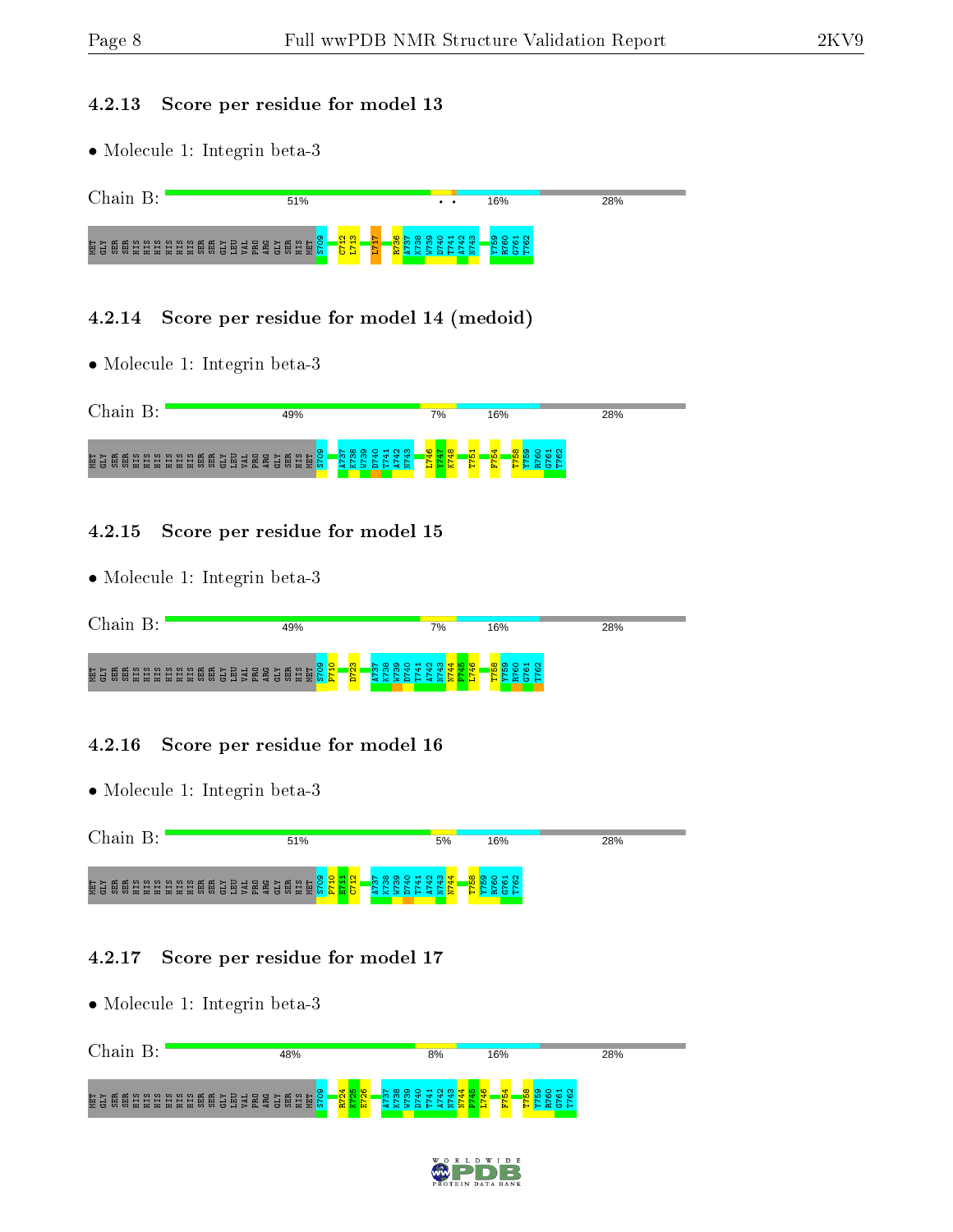#### 4.2.18 Score per residue for model 18

• Molecule 1: Integrin beta-3



#### 4.2.19 Score per residue for model 19

• Molecule 1: Integrin beta-3



### 4.2.20 Score per residue for model 20

| Chain                      | 45%      |                                               | 11%                                          | 16%                                                                         | 28%                                                |
|----------------------------|----------|-----------------------------------------------|----------------------------------------------|-----------------------------------------------------------------------------|----------------------------------------------------|
| NET<br>GLY<br>엺<br>여<br>恩恩 | $\sigma$ | $\frac{1}{2}$<br>က<br>$\sim$<br>A<br>Ř.<br>E. | ന<br><b>Refi</b><br>ന<br>ਜ<br>÷<br>ਾਵਾਂ<br>e | $\mathbf{\alpha}$<br>G<br>⊣<br>G.<br><u> က က</u><br>F<br>$\mathbf{v}$<br>H. | S.<br>$\rightarrow$ $\sim$<br><b>10</b><br>ິ<br>Ě. |

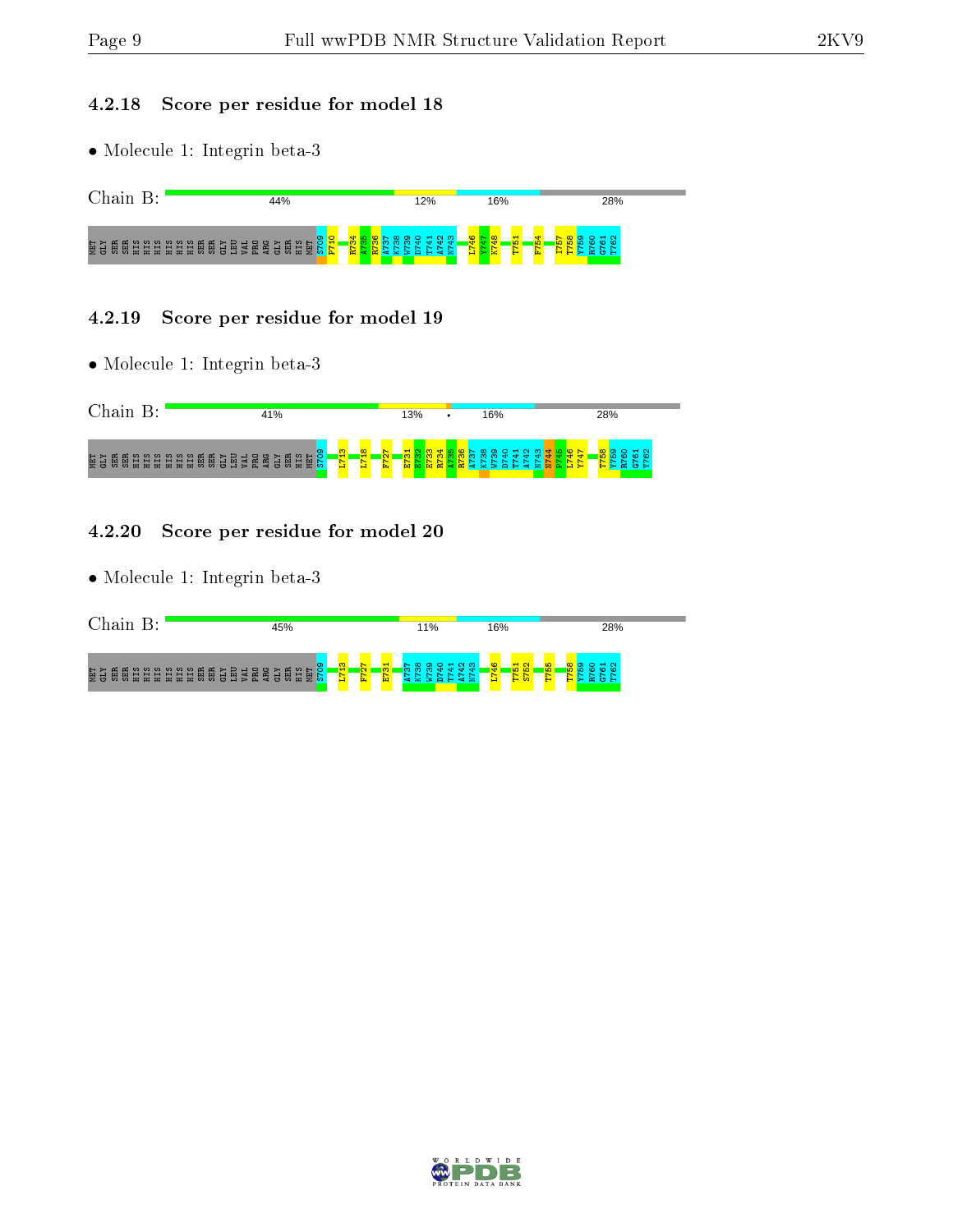# 5 Refinement protocol and experimental data overview  $\binom{1}{k}$

The models were refined using the following method: *simulated annealing*.

Of the 3148 calculated structures, 20 were deposited, based on the following criterion: structures with the lowest energy.

The following table shows the software used for structure solution, optimisation and refinement.

| Software name $\vert$ Classification |                    | Version |
|--------------------------------------|--------------------|---------|
| - X-PLOR NIH                         | structure solution |         |
| - X-PLOR NIH                         | refinement         |         |

The following table shows chemical shift validation statistics as aggregates over all chemical shift files. Detailed validation can be found in section [7](#page-14-0) of this report.

| Chemical shift file(s)                       | input cs.cif |
|----------------------------------------------|--------------|
| Number of chemical shift lists               |              |
| Total number of shifts                       | 672          |
| Number of shifts mapped to atoms             | 672          |
| Number of unparsed shifts                    |              |
| Number of shifts with mapping errors         |              |
| Number of shifts with mapping warnings       |              |
| Assignment completeness (well-defined parts) |              |

No validations of the models with respect to experimental NMR restraints is performed at this time.

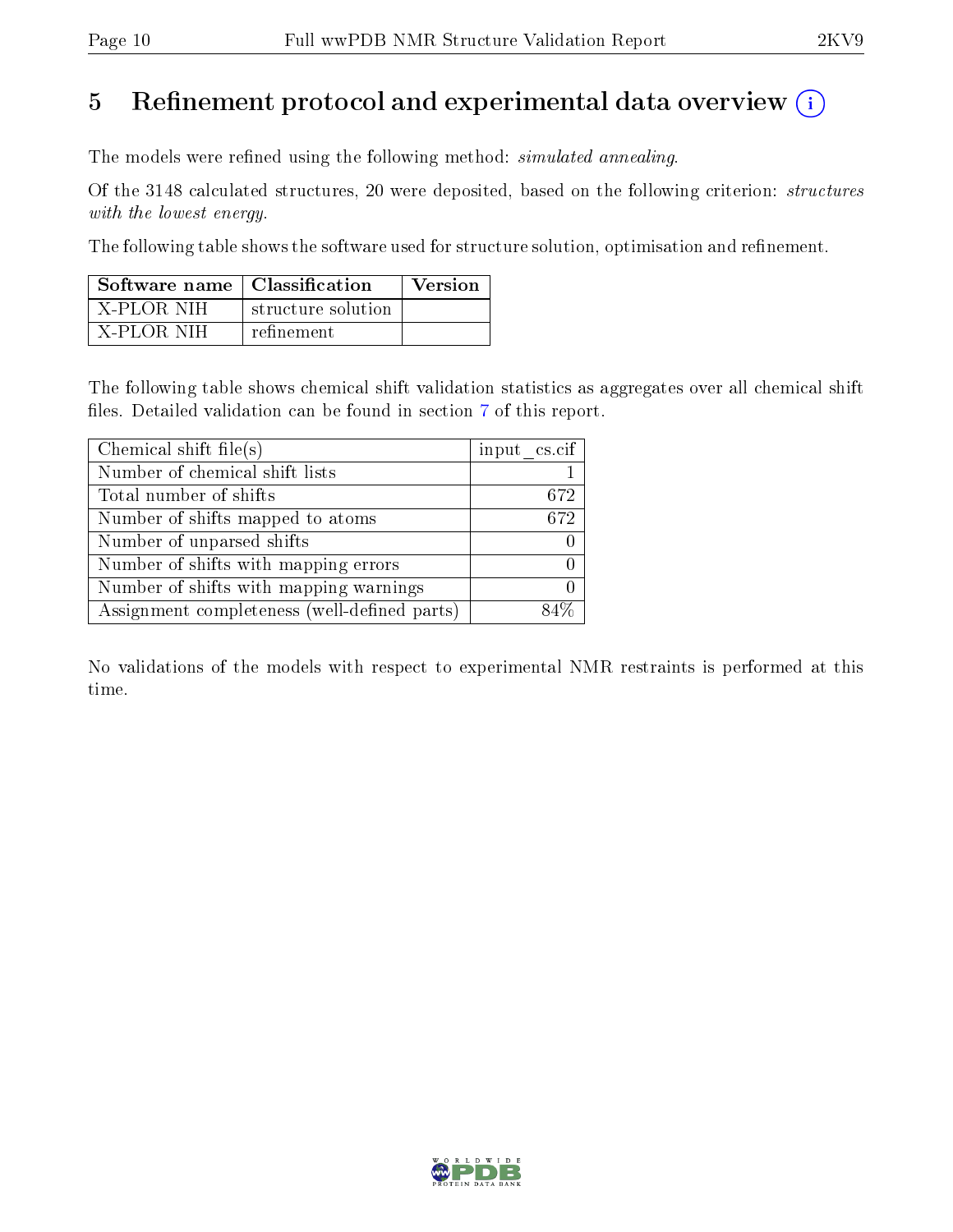# 6 Model quality  $(i)$

# 6.1 Standard geometry  $(i)$

There are no covalent bond-length or bond-angle outliers.

There are no bond-length outliers.

There are no bond-angle outliers.

There are no chirality outliers.

There are no planarity outliers.

# 6.2 Too-close contacts  $(i)$

In the following table, the Non-H and H(model) columns list the number of non-hydrogen atoms and hydrogen atoms in each chain respectively. The H(added) column lists the number of hydrogen atoms added and optimized by MolProbity. The Clashes column lists the number of clashes averaged over the ensemble.

|  |         | Mol   Chain   Non-H   H(model)   H(added)   Clashes |        |  |
|--|---------|-----------------------------------------------------|--------|--|
|  | 356     | 359                                                 | 358    |  |
|  | $-7120$ | 7180 -                                              | 7160 - |  |

The all-atom clashscore is defined as the number of clashes found per 1000 atoms (including hydrogen atoms). The all-atom clashscore for this structure is 6.

| Atom-1              | Atom-2           | $Clash(\AA)$ | Distance(A) | Models |                |
|---------------------|------------------|--------------|-------------|--------|----------------|
|                     |                  |              |             | Worst  | Total          |
| 1:B:714:ILE:HD12    | 1:B:714:ILE:N    | 0.62         | 2.09        | 4      | 1              |
| 1: B: 712: CYS: SG  | 1:B:713:LEU:N    | 0.59         | 2.76        | 13     | $\mathbf{1}$   |
| 1:B:713:LEU:O       | 1:B:713:LEU:HD23 | 0.57         | 1.99        | 10     | $\overline{2}$ |
| 1:B:754:PHE:O       | 1:B:758:THR:N    | 0.55         | 2.38        | 18     | $\overline{2}$ |
| 1:B:711:GLU:H       | 1:B:711:GLU:CD   | 0.54         | 2.06        | 10     | $\mathbf{1}$   |
| 1:B:754:PHE:CZ      | 1:B:758:THR:OG1  | 0.53         | 2.61        | 14     | 3              |
| 1:B:746:LEU:O       | 1:B:746:LEU:HD23 | 0.53         | 2.03        |        | $\overline{2}$ |
| 1:B:718:LEU:O       | 1:B:718:LEU:HD13 | 0.53         | 2.03        | 4      | 1              |
| 1:B:727:PHE:CE2     | 1:B:731:GLU:OE2  | 0.53         | 2.61        | 20     | 5              |
| 1:B:744:ASN:OD1     | 1:B:747:TYR:N    | 0.53         | 2.41        | 19     | $\mathbf{1}$   |
| 1:B:754:PHE:CE1     | 1:B:758:THR:OG1  | 0.52         | 2.62        | 17     | 3              |
| 1:B:717:LEU:HD13    | 1:B:717:LEU:O    | 0.51         | 2.06        | 8      | $\overline{2}$ |
| 1:B:746:LEU:N       | 1:B:746:LEU:HD22 | 0.50         | 2.21        | 10     | $\overline{4}$ |
| 1: B: 754: PHE: CE2 | 1:B:758:THR:HG21 | 0.50         | 2.42        | 11     | 1              |

All unique clashes are listed below, sorted by their clash magnitude.

Continued on next page...

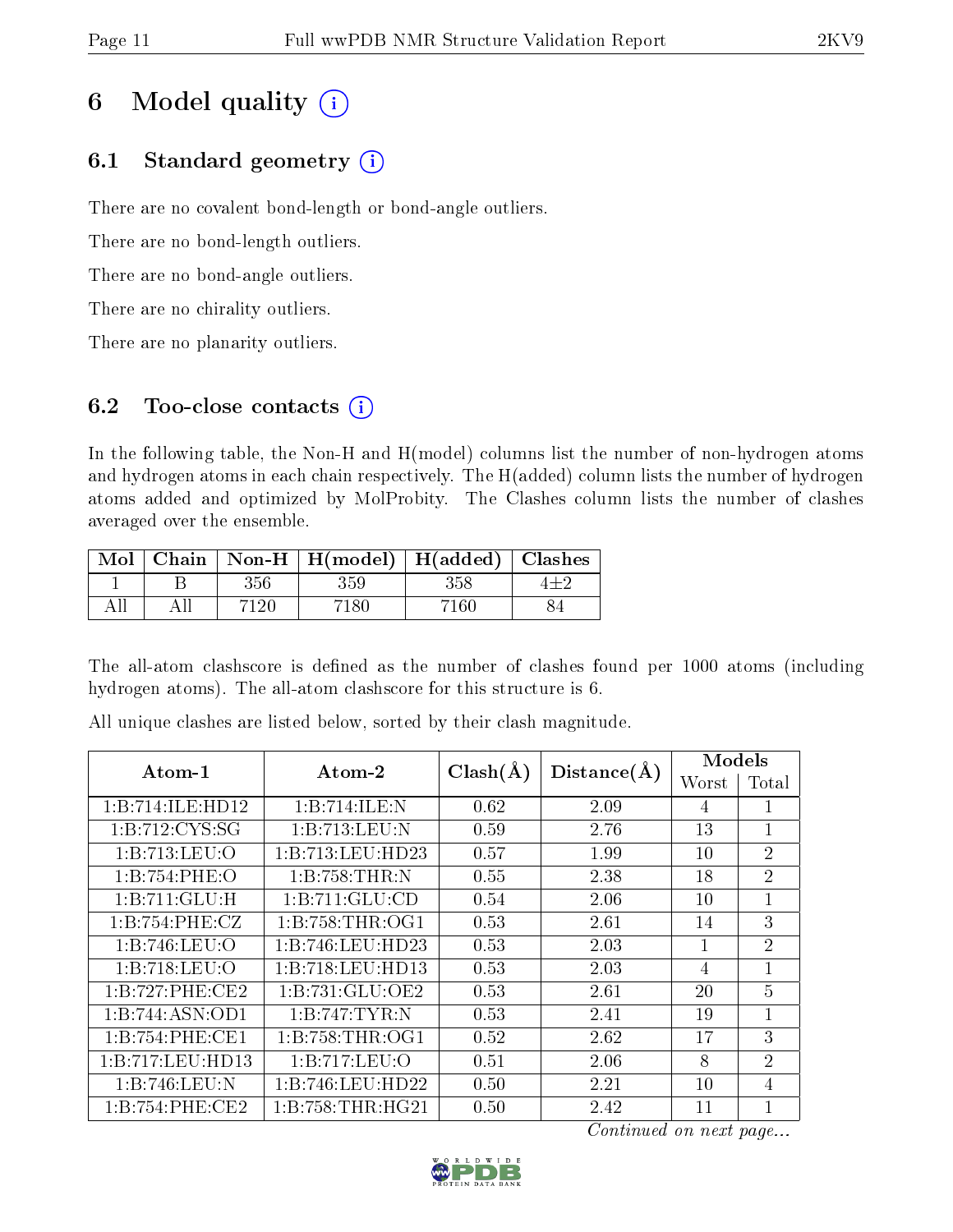| Continuaca from previous page<br>Atom-1 | Atom-2                       | $Clash(\AA)$ | Distance(A) | Models           |                |
|-----------------------------------------|------------------------------|--------------|-------------|------------------|----------------|
|                                         |                              |              |             | Worst            | Total          |
| 1:B:746:LEU:N                           | 1:B:746:LEU:CD2              | 0.49         | 2.75        | 10               | 4              |
| 1:B:746:LEU:HD22                        | 1:B:746:LEU:N                | 0.49         | 2.22        | 20               | $\overline{2}$ |
| 1:B:758:THR:O                           | 1:B:758:THR:HG22             | 0.49         | 2.07        | 12               | $\overline{3}$ |
| 1:B:713:LEU:N                           | 1:B:713:LEU:HD22             | 0.49         | 2.23        | 20               | $\mathbf{1}$   |
| 1:B:713:LEU:N                           | 1:B:713:LEU:CD2              | 0.48         | 2.76        | 20               | $\mathbf{1}$   |
| 1:B:733:GLU:OE2                         | 1:B:736:ARG:NH2              | 0.48         | 2.46        | 19               | $\mathbf{1}$   |
| 1:B:713:LEU:CD2                         | 1:B:713:LEU:N                | 0.48         | 2.77        | 19               | $\mathbf{1}$   |
| 1:B:713:LEU:HD12                        | 1:B:713:LEU:N                | 0.48         | 2.24        | $\overline{2}$   | $\mathbf{1}$   |
| 1:B:714:ILE:CD1                         | 1:B:714:ILE:N                | 0.48         | 2.77        | $\overline{4}$   | $\mathbf{1}$   |
| 1: B: 746: LEU: CD2                     | 1:B:746:LEU:N                | 0.47         | 2.76        | 18               | $\overline{2}$ |
| 1:B:746:LEU:HD12                        | 1:B:746:LEU:N                | 0.47         | 2.24        | $\boldsymbol{9}$ | $\overline{2}$ |
| 1:B:752:SER:O                           | 1: B: 755: THR: OG1          | 0.47         | 2.33        | $\overline{3}$   | $\overline{3}$ |
| 1:B:713:LEU:HD22                        | 1:B:713:LEU:N                | 0.46         | 2.25        | 19               | $\mathbf{1}$   |
| 1:B:744:ASN:O                           | $1:B:744:\overline{ASN:OD1}$ | 0.46         | 2.34        | 17               | $\mathbf{1}$   |
| 1:B:746:LEU:N                           | 1:B:746:LEU:HD12             | 0.45         | 2.26        | 12               | $\overline{2}$ |
| 1:B:754:PHE:O                           | 1: B: 758: THR: CB           | 0.45         | 2.65        | 12               | $\overline{4}$ |
| 1:B:714:ILE:H                           | 1:B:714:ILE:HD12             | 0.45         | 1.72        | $\overline{4}$   | $\mathbf{1}$   |
| 1:B:723:ASP:OD1                         | 1:B:723:ASP:O                | 0.44         | 2.36        | $\mathbf{1}$     | 3              |
| 1:B:723:ASP:O                           | 1:B:723:ASP:OD1              | 0.44         | 2.36        | 15               | $\overline{2}$ |
| 1:B:718:LEU:CD2                         | 1:B:718:LEU:N                | 0.44         | 2.81        | 19               | $\mathbf{1}$   |
| 1:B.748:LYS:O                           | 1: B: 751: THR: OG1          | 0.44         | 2.35        | 14               | 3              |
| 1:B:758:THR:HG22                        | 1:B:758:THR:O                | 0.43         | 2.13        | 14               | $\mathbf{1}$   |
| 1:B:724:ARG:NH2                         | 1:B:726:GLU:OE1              | 0.42         | 2.52        | 17               | $\mathbf{1}$   |
| 1:B:710:PRO:O                           | 1:B:713:LEU:N                | 0.42         | 2.52        | $\overline{4}$   | $\mathbf{1}$   |
| 1:B:711:GLU:N                           | 1:B:711:GLU:OE1              | 0.42         | 2.47        | $\overline{7}$   | $\mathbf{1}$   |
| 1:B:746:LEU:CD1                         | 1:B:746:LEU:N                | 0.42         | 2.83        | 19               | $\overline{2}$ |
| 1: B: 754: PHE: CD1                     | 1:B:758:THR:OG1              | 0.42         | 2.72        | 11               | $\mathbf 1$    |
| 1:B:727:PHE:CZ                          | 1:B:731:GLU:OE2              | 0.42         | 2.73        | 20               | $\mathbf{1}$   |
| 1:B:746:LEU:N                           | 1: B:746: LEU: CD1           | 0.41         | 2.84        | 9                | $\mathbf{1}$   |
| 1:B:713:LEU:C                           | 1:B:713:LEU:HD23             | 0.41         | 2.36        | 10               | $\mathbf{1}$   |
| 1:B:751:THR:O                           | 1: B: 755: THR: HG23         | 0.41         | 2.15        | 20               | 1              |
| 1:B:749:GLU:CD                          | 1:B:750:ALA:N                | 0.41         | 2.74        | 10               | 1              |
| 1:B:718:LEU:HD22                        | 1: B: 718: LEU: N            | 0.41         | 2.31        | 19               | $\mathbf{1}$   |
| 1:B:714:ILE:H                           | 1:B:714:ILE:CD1              | 0.40         | 2.29        | $\overline{4}$   | $\mathbf{1}$   |
| 1:B:713:LEU:CD1                         | 1:B:713:LEU:N                | 0.40         | 2.84        | $\overline{2}$   | $\mathbf{1}$   |

Continued from previous page.

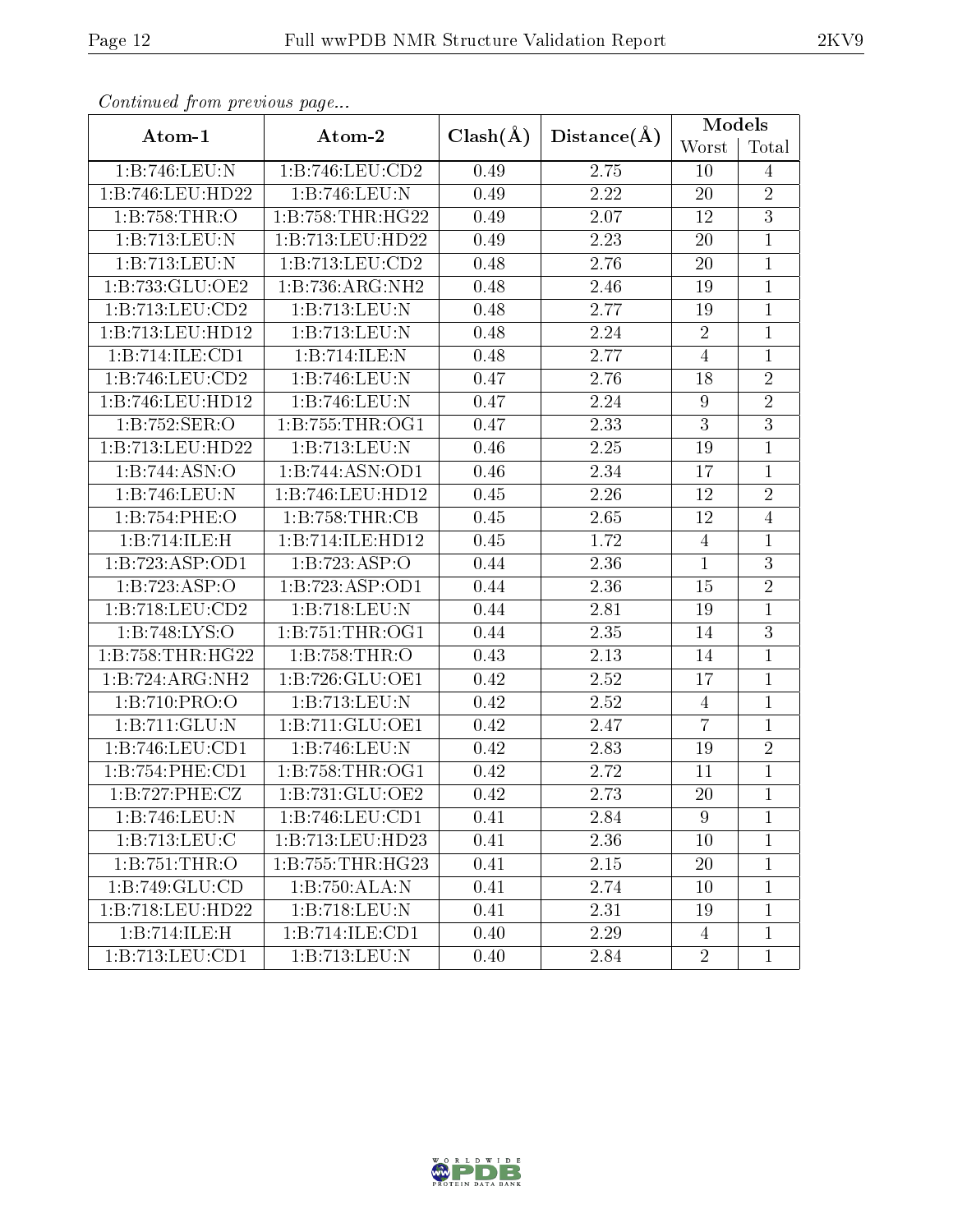# 6.3 Torsion angles (i)

## 6.3.1 Protein backbone  $(i)$

In the following table, the Percentiles column shows the percent Ramachandran outliers of the chain as a percentile score with respect to all PDB entries followed by that with respect to all NMR entries. The Analysed column shows the number of residues for which the backbone conformation was analysed and the total number of residues.

| Mol | Chain | Analysed         | Favoured                | Allowed                              | Outliers | Percentiles     |            |
|-----|-------|------------------|-------------------------|--------------------------------------|----------|-----------------|------------|
|     |       | $42/75$ (56%)    | $42\pm0$ (99 $\pm1\%$ ) | $ 0\pm 0(1\pm 1\%) 0\pm 0(0\pm 0\%)$ |          | $\vert$ 100 100 |            |
| All |       | $840/1500(56\%)$ | $835(99\%)$             | 5(1%)                                | $0(0\%$  | 100             | $100 \mid$ |

There are no Ramachandran outliers.

#### 6.3.2 Protein sidechains  $\hat{I}$

In the following table, the Percentiles column shows the percent sidechain outliers of the chain as a percentile score with respect to all PDB entries followed by that with respect to all NMR entries. The Analysed column shows the number of residues for which the sidechain conformation was analysed and the total number of residues.

| Mol | Chain | Analysed         | Rotameric                              | Outliers | Percentiles |    |
|-----|-------|------------------|----------------------------------------|----------|-------------|----|
|     |       | 39/66(59%)       | $38\pm1(97\pm2\%)$   1 $\pm1(3\pm2\%)$ |          |             | 90 |
| All |       | $780/1320(59\%)$ | 759 (97%)                              | 21(3%)   |             | 90 |

All 7 unique residues with a non-rotameric sidechain are listed below. They are sorted by the frequency of occurrence in the ensemble.

| Mol | Chain | Res | <b>Type</b> | Models (Total) |
|-----|-------|-----|-------------|----------------|
|     |       | 758 | <b>THR</b>  | 12             |
|     | B     | 757 | ILE         | 3              |
|     |       | 717 | LEU         | 2              |
|     |       | 718 | LEU         |                |
|     |       | 744 | <b>ASN</b>  |                |
|     |       | 712 | <b>CYS</b>  |                |
|     |       | 734 | ${\rm ARG}$ |                |

## 6.3.3 RNA  $(i)$

There are no RNA molecules in this entry.

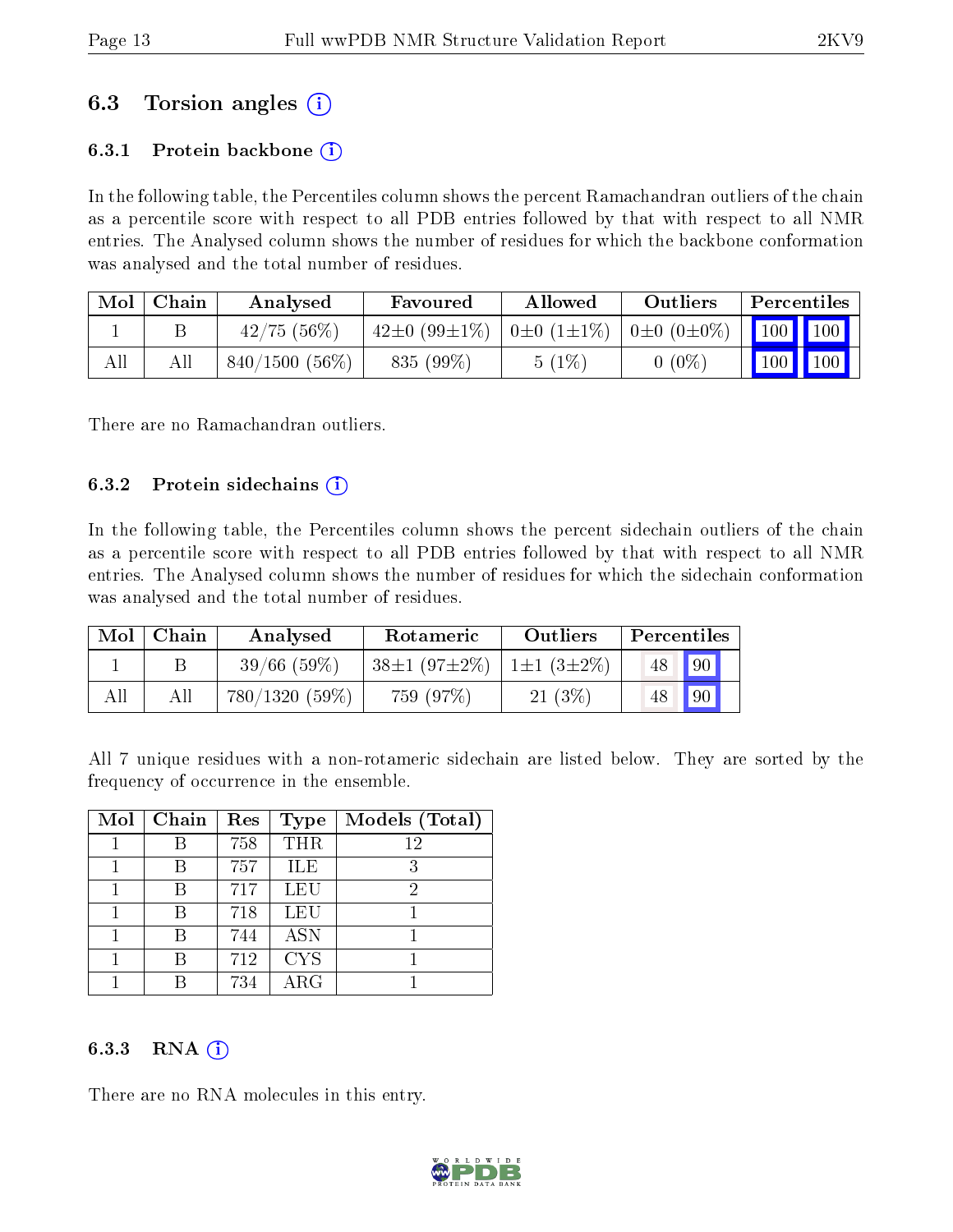# 6.4 Non-standard residues in protein, DNA, RNA chains (i)

There are no non-standard protein/DNA/RNA residues in this entry.

## 6.5 Carbohydrates  $(i)$

There are no carbohydrates in this entry.

## 6.6 Ligand geometry  $(i)$

There are no ligands in this entry.

## 6.7 [O](https://www.wwpdb.org/validation/2017/NMRValidationReportHelp#nonstandard_residues_and_ligands)ther polymers  $(i)$

There are no such molecules in this entry.

## 6.8 Polymer linkage issues  $(i)$

There are no chain breaks in this entry.

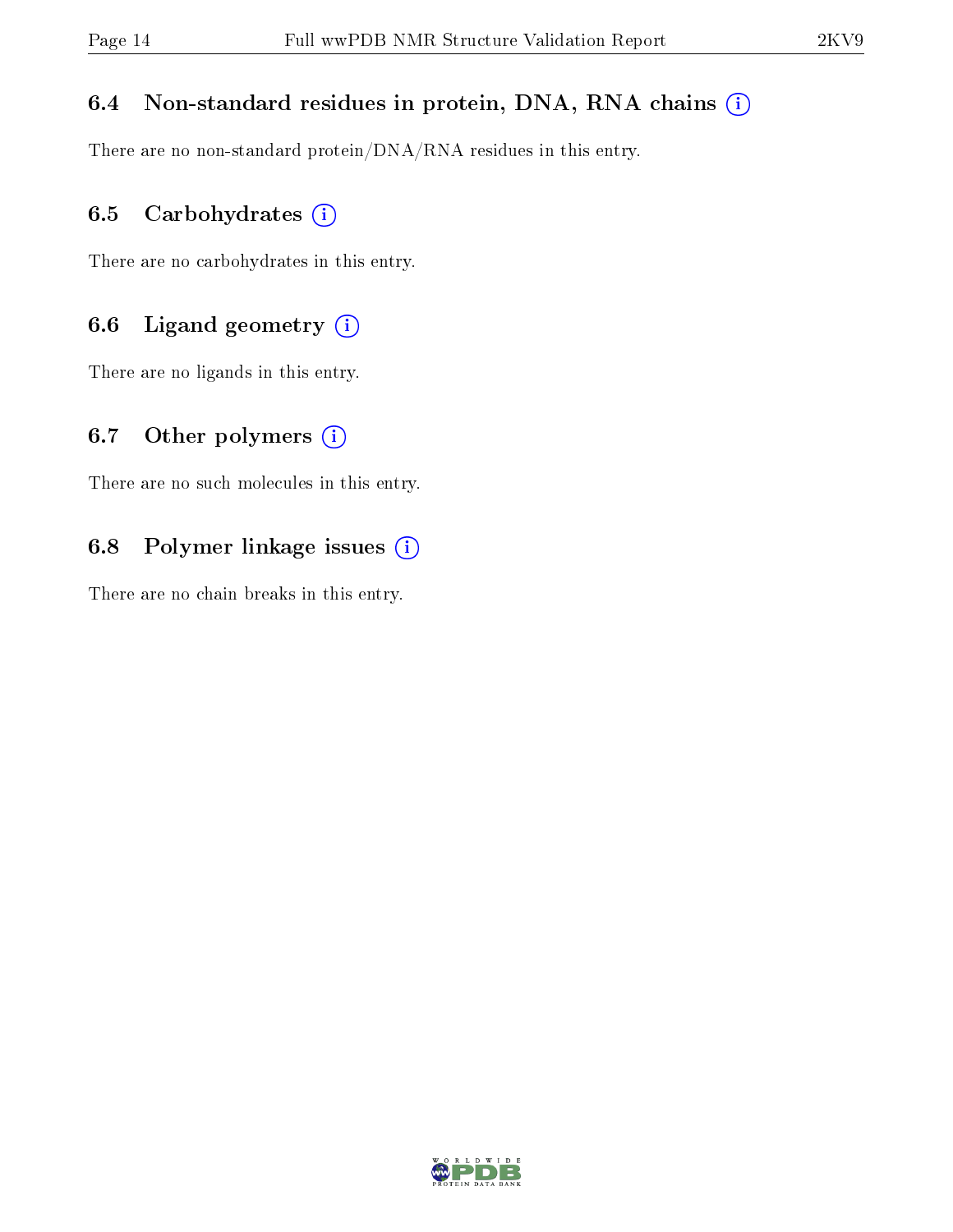# <span id="page-14-0"></span>7 Chemical shift validation  $\left( \begin{array}{c} \overline{1} \end{array} \right)$

The completeness of assignment taking into account all chemical shift lists is 84% for the welldefined parts and  $85\%$  for the entire structure.

# 7.1 Chemical shift list 1

File name: input\_cs.cif

Chemical shift list name: assigned chem shift list 1

# 7.1.1 Bookkeeping (i)

The following table shows the results of parsing the chemical shift list and reports the number of nuclei with statistically unusual chemical shifts.

| Total number of shifts                  | 672 |
|-----------------------------------------|-----|
| Number of shifts mapped to atoms        | 672 |
| Number of unparsed shifts               |     |
| Number of shifts with mapping errors    |     |
| Number of shifts with mapping warnings  |     |
| Number of shift outliers (ShiftChecker) |     |

## 7.1.2 Chemical shift referencing  $(i)$

The following table shows the suggested chemical shift referencing corrections.

| <b>Nucleus</b>      |     | # values   Correction $\pm$ precision, ppm | Suggested action        |
|---------------------|-----|--------------------------------------------|-------------------------|
| ${}^{13}C_{\alpha}$ | 50  | $-0.23 \pm 0.39$                           | None needed $(0.5 ppm)$ |
| ${}^{13}C_{\beta}$  | -49 | $0.01 \pm 0.10$                            | None needed $(0.5 ppm)$ |
| $^{13}$ C'          |     | $2.10 \pm 0.79$                            | Should be applied       |
| $15\,\mathrm{N}$    |     | $0.72 \pm 0.25$                            | Should be applied       |

## 7.1.3 Completeness of resonance assignments  $(i)$

The following table shows the completeness of the chemical shift assignments for the well-defined regions of the structure. The overall completeness is 84%, i.e. 478 atoms were assigned a chemical shift out of a possible 567. 4 out of 4 assigned methyl groups (LEU and VAL) were assigned stereospecifically.

|           | Total                | $1\mathbf{H}$                         | $13\,$ $\cap$              | 15 <sub>N</sub> |
|-----------|----------------------|---------------------------------------|----------------------------|-----------------|
| Backbone  | $^+$ 192/206 (93%) . | $77/82(94\%)$                         | $77/84$ (92\%)             | 38/40(95%)      |
| Sidechain |                      | $256/306$ $(84\%)$   159/180 $(88\%)$ | $ 88/111(79\%) 9/15(60\%)$ |                 |

Continued on next page...

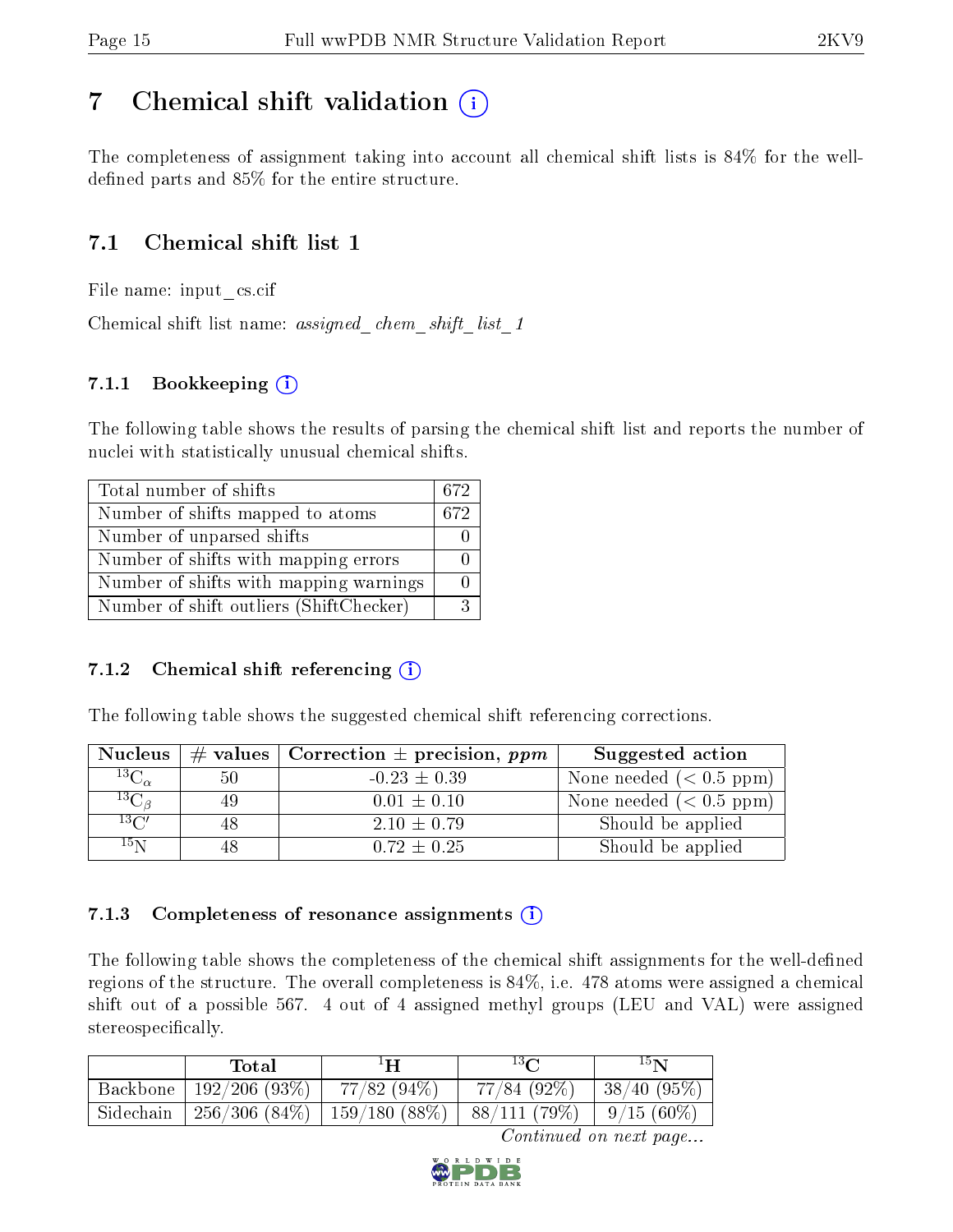| Continued from previous page |            |                  |            |            |  |  |  |
|------------------------------|------------|------------------|------------|------------|--|--|--|
|                              | Total      |                  | 13C        | $15\,$ N   |  |  |  |
| Aromatic                     | 30/55(55%) | $15/29$ $(52\%)$ | 15/23(65%) | $0/3$ (0%) |  |  |  |

Continued from provious page

The following table shows the completeness of the chemical shift assignments for the full structure. The overall completeness is 85%, i.e. 601 atoms were assigned a chemical shift out of a possible 710. 4 out of 4 assigned methyl groups (LEU and VAL) were assigned stereospecifically.

|           | Total              | $\mathbf{H}^{\perp}$ | $^{13}C$       | 15 <sub>N</sub>  |
|-----------|--------------------|----------------------|----------------|------------------|
| Backbone  | $245/266$ (92\%)   | 99/106(93%)          | $98/108(91\%)$ | 48/52(92%)       |
| Sidechain | $308/369$ $(83\%)$ | 192/217(88%)         | 103/132(78%)   | 13/20(65%)       |
| Aromatic  | 48/75(64%)         | $24/39(62\%)$        | 23/32(72%)     | $1/4$ (25%)      |
| Overall   | 601/710(85%)       | 315/362(87%)         | 224/272(82%)   | $62/76$ $(82\%)$ |

Overall  $\left| 478/567 (84\%) \right| 251/291 (86\%) \left| 180/218 (83\%) \right| 47/58 (81\%)$ 

## 7.1.4 Statistically unusual chemical shifts  $(i)$

The following table lists the statistically unusual chemical shifts. These are statistical measures, and large deviations from the mean do not necessarily imply incorrect assignments. Molecules containing paramagnetic centres or hemes are expected to give rise to anomalous chemical shifts.

| Mol             | Chain | $\operatorname{Res}$ |                  |           | $\vert$ Type $\vert$ Atom $\vert$ Shift, ppm $\vert$ | <b>Expected range, ppm</b> | Z-score |
|-----------------|-------|----------------------|------------------|-----------|------------------------------------------------------|----------------------------|---------|
| ???             |       | 720                  | THR <sub>1</sub> | $\pm$ CG2 | 175.60                                               | $27.15 - 15.95$            | 137.5   |
| ???<br>$\cdots$ |       | 720                  | THR              |           | 66.96                                                | $183.43 - 165.73$          | $-60.8$ |
| 222<br>$\cdots$ |       | 720                  | THR              | CB        | 21.62                                                | $78.10 - 61.30$            | $-28.6$ |

# 7.1.5 Random Coil Index  $(RCI)$  plots  $(i)$

The image below reports *random coil index* values for the protein chains in the structure. The height of each bar gives a probability of a given residue to be disordered, as predicted from the available chemical shifts and the amino acid sequence. A value above 0.2 is an indication of signicant predicted disorder. The colour of the bar shows whether the residue is in the welldefined core (black) or in the ill-defined residue ranges (cyan), as described in section 2 on ensemble composition.

Random coil index (RCI) for chain B: